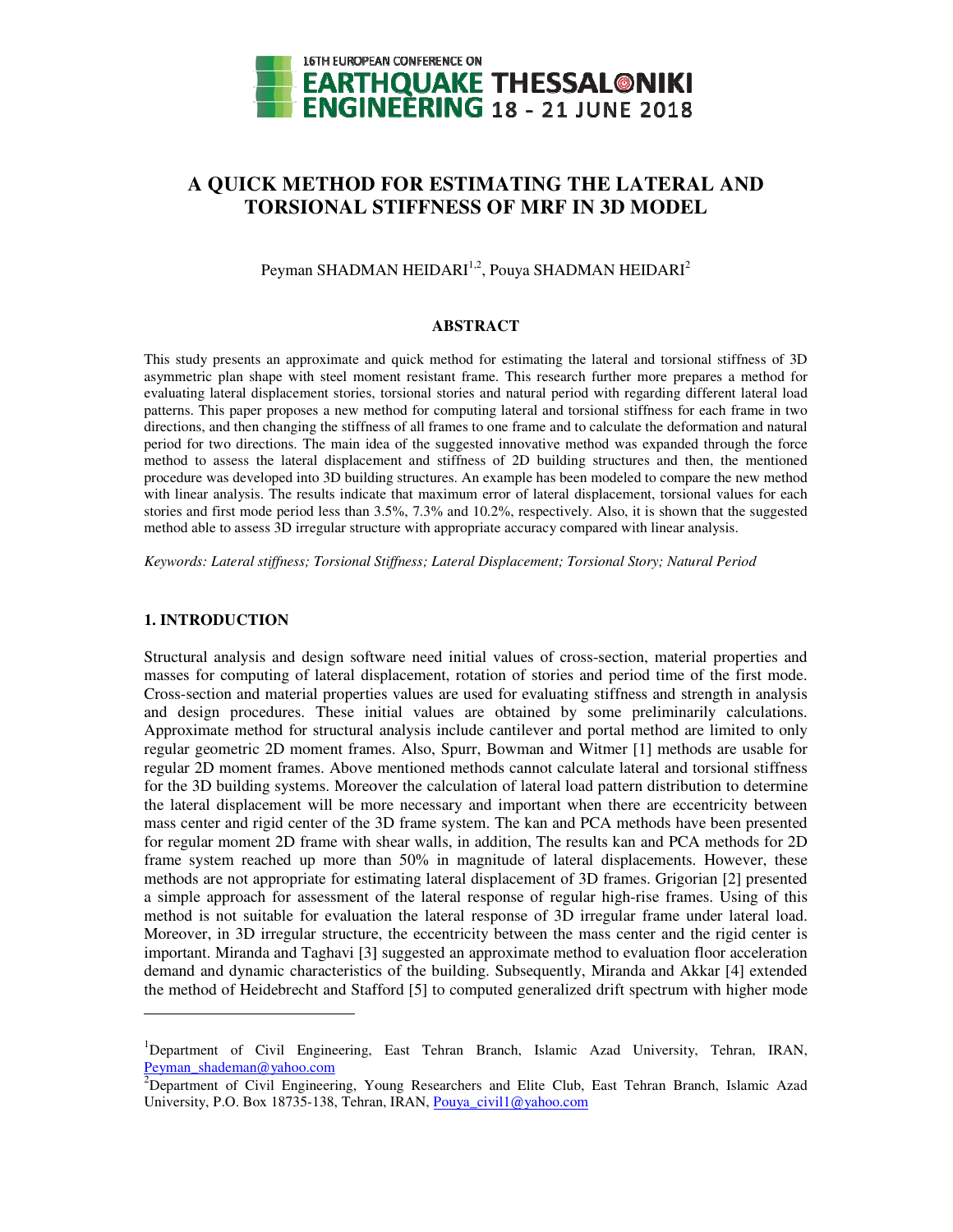effects. They showed that the effect of lateral stiffness ratio was important for buildings with period of the first mode longer than about 1.2 second. Gengshu et al. [6] studied effects of second order and buckling on buildings through the closed form solutions of continuous systems. Eroglu and Akkar [7] proposed estimating the lateral stiffness in frames for approximate analysis of tall structures consists of linear and nonlinear static analyses. Shahrouzi [8] suggested a simplified method evaluating the eigenvalues of regular and irregular chain structures. Hosseini and Imagh-e-naiini [9] studied a quick method for estimating the lateral stiffness of building structures, including regular and irregular moments and braced 2D frames. They modeled a regular moment frame, an irregular moment frame and two regular frames with braced and shear wall. Numerical results of kan method, ETABS analysis and proposed method illustrated that the proposed method is more efficient than existing methods. More recently, Shadman and Golara [10] presented new method for estimation dynamic characteristics of MRF using 3D model. They developed formulation of estimating lateral and torsional stiffness for 3D irregular structure. Their results demonstrated that the proposed method can provide the lateral displacement and torsional story values with maximum error of less than 12%.

#### **2. IMPLIMENTATION OF APPROXIMATE APPROCH**

Hosseini and Imagh-e-naiini suggested the main idea of method that based on the simplification of 2D modeling. In this idea, the simplified equivalent 2D system with definite mechanical specifications and multi-bays is changed to many one-bay 2D frames combined by hinges. These 2D frames can be summarized by a one-bay, one-story 2D frame, hereinafter referred to as a module of the simplified system. Figure 1,2,3 show a schematic view of the proposed method to simplify a 2D frame system.



Figure 1. The simple multi-bay frame under lateral load, and its simplified equivalent systems: (a) the main 2D system, (b) the simplified equivalent 2D system, (c) the basic module of simplified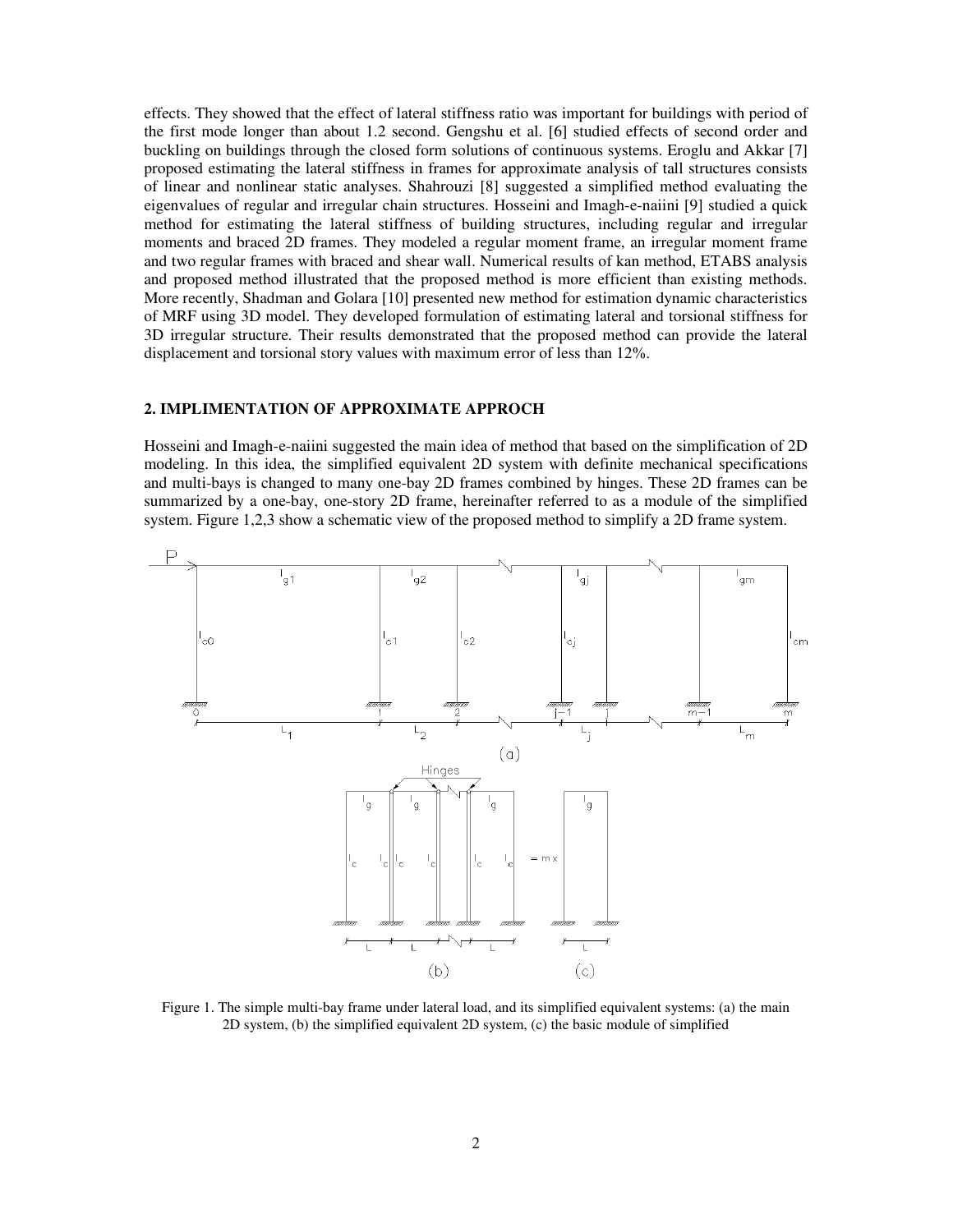

Figure 2. Model of m-bay, n-story 2D moment frame, and its simplified equivalent systems: (a) the main 2D system, (b) the one-step-simplified equivalent 2D system, (c) the final simplified equivalent system



Figure 3. The main frame module of the simplified 2D system for regular moment frames

| Equations of proposed method Hosseini and Imagh-e-naiini                                                                                                                                                                                                                                                                                                                                                    |                            |  |  |  |  |
|-------------------------------------------------------------------------------------------------------------------------------------------------------------------------------------------------------------------------------------------------------------------------------------------------------------------------------------------------------------------------------------------------------------|----------------------------|--|--|--|--|
| <b>Equations</b>                                                                                                                                                                                                                                                                                                                                                                                            | <b>Number of Equations</b> |  |  |  |  |
| $I_c = \frac{\left(\sum_{j=1}^{m} I_{cj}\right)}{2m}$                                                                                                                                                                                                                                                                                                                                                       | (1)                        |  |  |  |  |
| $\frac{I_s}{L} = \frac{\left\lfloor \sum_{j=1}^m \left( \frac{I_{gi}}{I_j} \right) \right\rfloor}{L}$                                                                                                                                                                                                                                                                                                       | (2)                        |  |  |  |  |
| $I_{cj} = \frac{1}{2} \left( \sum_{i=1}^{m} I_{cij} \right)$                                                                                                                                                                                                                                                                                                                                                | (3)                        |  |  |  |  |
| $\frac{I_{gi}}{L} = \sum_{i=1}^{m} \left( \frac{I_{gij}}{I_i} \right)$                                                                                                                                                                                                                                                                                                                                      | (4)                        |  |  |  |  |
| $k_{\scriptscriptstyle{fm}} = \left(\frac{12k_{\scriptscriptstyle{c}}}{h^2}\right)\left(\frac{k_{\scriptscriptstyle{c}}(k_{\scriptscriptstyle{d}}+k_{\scriptscriptstyle{u}})+6k_{\scriptscriptstyle{d}}k_{\scriptscriptstyle{u}}}{k_{\scriptscriptstyle{e}}^2+2k_{\scriptscriptstyle{e}}(k_{\scriptscriptstyle{e}}+k_{\scriptscriptstyle{e}})+3k_{\scriptscriptstyle{e}}k_{\scriptscriptstyle{e}}} \right)$ | (5)                        |  |  |  |  |
| $k_c = \frac{EI_c}{h}$                                                                                                                                                                                                                                                                                                                                                                                      | (6)                        |  |  |  |  |
| $k_d = \frac{EI_{gd}}{h}$                                                                                                                                                                                                                                                                                                                                                                                   | (7)                        |  |  |  |  |
| $k_u = \frac{EI_{gu}}{h_{-}}$                                                                                                                                                                                                                                                                                                                                                                               | (8)                        |  |  |  |  |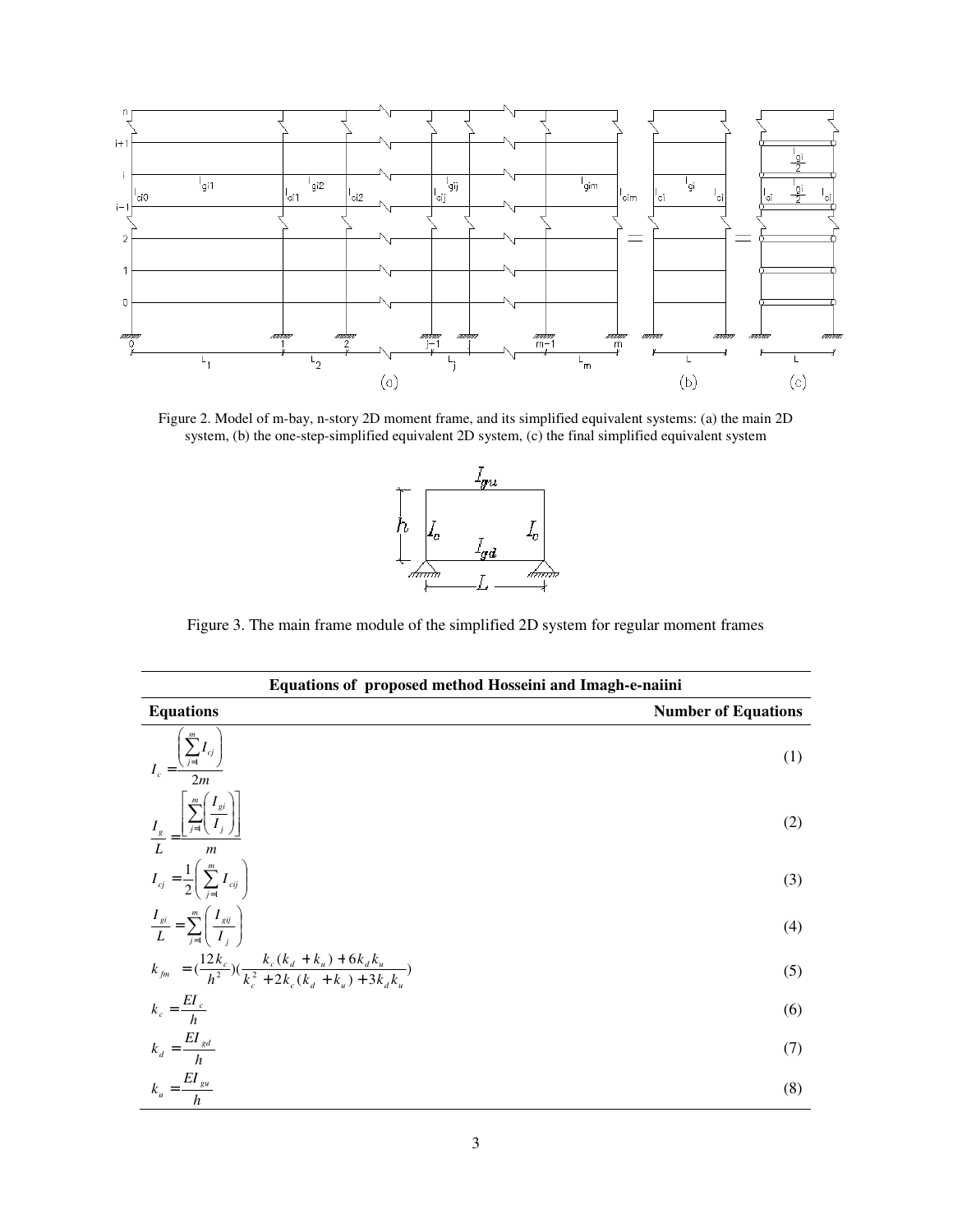Where  $I_c$ ,  $I_g$ , L, m, h,  $I_{gd}$ ,  $I_{gu}$ , E and k are moment of inertia for column, moment of inertia for beam, span length, number of spans, height of the frame module, cross-sectional properties of the frame module, modulus of elasticity, lateral stiffness, respectively.

# *2.1 Base concept of estimation lateral and torsional stiffness for 3D irregular structures*

The lateral and torsional stiffness in the asymmetric plan building with 3D moment frame for X and Y directions were calculated with the approximating method for the 2D moment frame. Then, the simplified stiffness in the X and Y directions were summed in each direction, and the 3D system was exchanged for two 2D moment frames in each direction of X and Y.

| <b>Equations of suggested method Shadman and Golara</b>                                |                            |  |  |  |
|----------------------------------------------------------------------------------------|----------------------------|--|--|--|
| <b>Equations</b>                                                                       | <b>Number of Equations</b> |  |  |  |
| $k_{f_{m_x}} = \sum_{i=1}^{n} k_{f_{m_i}}$                                             | (9)                        |  |  |  |
| $k_{fm}$ = $\sum_{i=1}^{m} k_{fm}$                                                     | (10)                       |  |  |  |
| $X_{CR} = \frac{k_{fmy} \times \bar{x}}{\sum k_{fmv}}$                                 | (11)                       |  |  |  |
| $Y_{CR} = \frac{k_{\text{finx}} \times \overline{y}}{\sum_{k_{\text{finx}}}}$          | (12)                       |  |  |  |
| $k_{\theta.x.i} = \sum_{i=1}^{n} k_{jmy_i} \times x_i^{2}$                             | (13)                       |  |  |  |
| $k_{\theta,y,i} = \sum_{i=1}^{n} k_{fmx_i} \times y_i^{2}$                             | (14)                       |  |  |  |
| $k_{\theta.c.i} = \sum_{i=1}^{n} \frac{GJ}{h}$                                         | (15)                       |  |  |  |
| $J = I_{xc} + I_{yc}$                                                                  | (16)                       |  |  |  |
| $k_{\theta i} = \sum_{i=1}^{n} (k_{f m y_i} x_i^2 + k_{f m x_i} y_i^2 + \frac{GJ}{h})$ | (17)                       |  |  |  |
| $k_{\theta i} = k_{\theta x_i} + k_{\theta y_i} + \sum_{i} \frac{GJ}{h}$               | (18)                       |  |  |  |
| $G = \frac{E}{2(1+v)}$                                                                 | (19)                       |  |  |  |
| $\Delta_{xi} = \frac{V_{xi}}{k_{em}}$                                                  | (20)                       |  |  |  |
| $\Delta_{yi} = \frac{V_{yi}}{k_{fmv}}$                                                 | (21)                       |  |  |  |
| $\theta_i = \frac{T_i}{k_{\infty}}$                                                    | (22)                       |  |  |  |
| $m_{\theta i} = \frac{1}{2} m (a^2 + b^2) + m d^2$                                     | (23)                       |  |  |  |

Where i, n, x<sub>i</sub>, y<sub>i</sub>, X<sub>CR</sub>, Y<sub>CR</sub>, k<sub>θxi</sub>, k<sub>θyi</sub>, k<sub>θci</sub>, G, J, v, E,  $\Delta_{xi}$ ,  $\Delta_{yi}$ , V<sub>xi</sub>, V<sub>yi</sub>, k<sub>fmx</sub>, k<sub>fmy</sub>, k<sub>θi</sub>, T<sub>i</sub>, θ<sub>i</sub>, a, b, m, m<sub>θi</sub> and d are counter of each story, number of moment frames in the each direction, distance from each frame to stiffness center of each story in two directions, coordinate of the center of stiffness, torsional stiffness of each story, torsional stiffness of columns, shear modulus, polar inertia of column, poisson ratio, modulus of elasticity, estimated lateral displacement in the each direction, story shear force in the each direction, estimated lateral stiffness, estimated torsional stiffness, torsional moment of rigidity center, total in-plan rotation of each story, length and width of panel, distance between mass center of panel and total mass center of each story, total mass of each story,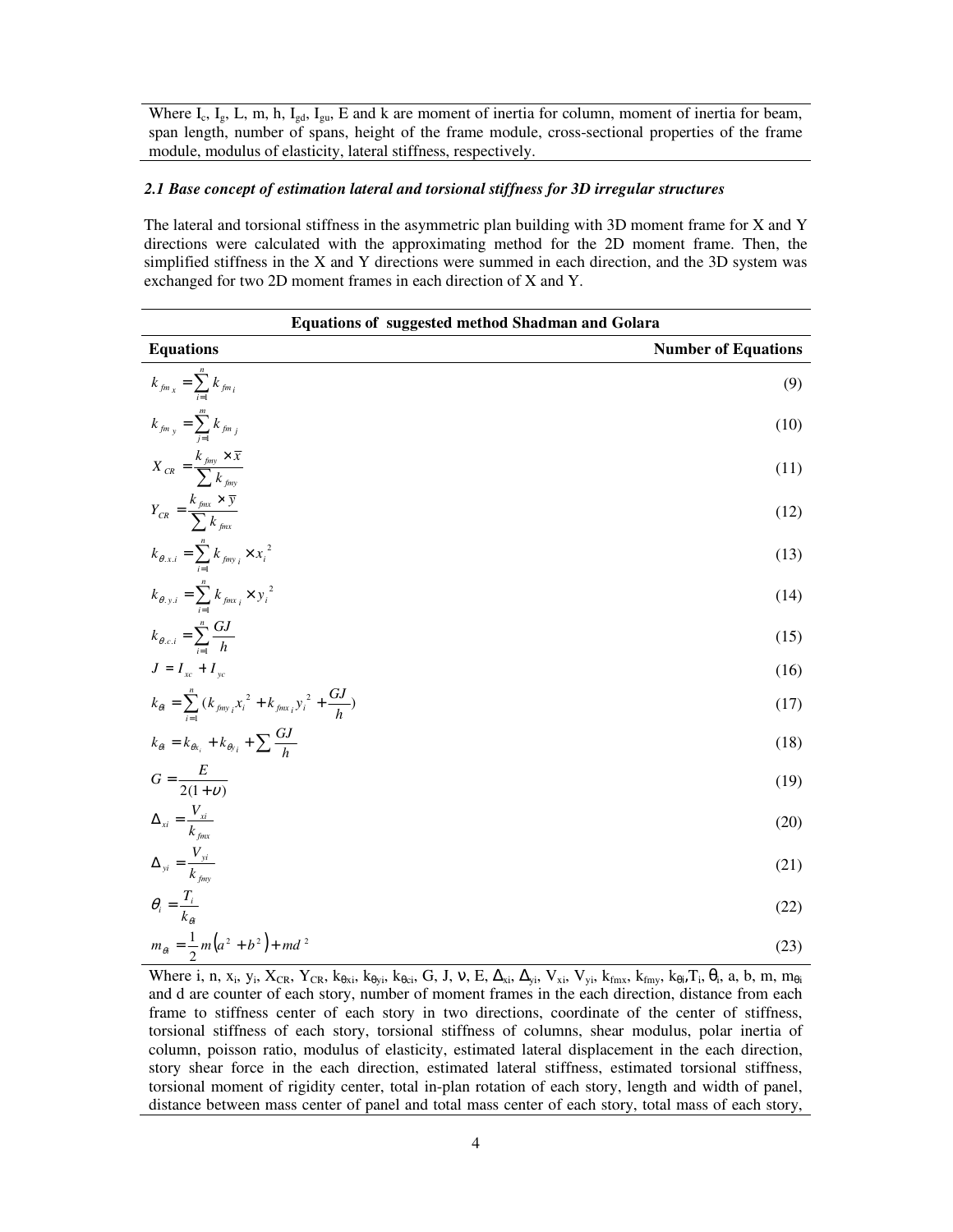rotational mass moment inertia, respectively.

#### **3. ASSESSMENT OF PROPOSED APPROCH FOR 3D IRREGULAR BUILDING**

A numerical example with asymmetric plan is conducted to show the appropriate efficiency of the proposed method with calculating the lateral displacement, torsion of each story, and main period of structures. Irregular building is consisting of six-story steel frame. In model, the plan view is the same (Figure 4) and the height of the stories and the length of bays are 3m and 5m, respectively. The modulus of elasticity is supposed to be 2100 tonfcm<sup>-2</sup>. The shear modulus of steel material was considered 784 tonfcm-2. For calculating natural period and base shear force, a mass of 448 tons has been considered for all floors. For calculation of lateral loading have been used the regulations of Iranian seismic design code (IS 2800-05) [11]. Lateral loading of frames is defined as static loads. Basis acceleration and soil period for soil type II is considered 0.35 and 0.5 second, respectively. The IS 2800-05 is derived from UBC 1994 and BOCA 1978 and have undergone major changes over the years. For sections of beams were used from IPE-450, IPE-400 and IPE-330. Also, sections of columns were introduced HE-340B, HE-320B and HE-300B. The beams and columns are modeled as elastic elements with steel02 material. All of connections between beams and columns within the structure are assumed to be fixed. Also, the P-delta effects are considered in calculations. The masses are lumped at floor levels; moreover, the degrees of freedom have been defined horizontal. The Rayleigh damping coefficient for steel has been assumed 0.05 at the first-vibration-mode, and the effect of nonstructural elements was not considered. The specification of 3D modeled six-story frame with irregular plan is shown in Figure 4. The model is modeled by employing ETABS software. The exact values of lateral and torsional deformation were calculated ETABS software. For this structure is computed the lateral displacement, torsional stories and the period time of first mode using the proposed method. Finally, the values calculated by the proposed method will be compared with the exact analysis values.



Figure 4. Schematic 2D Plan view of studied structure with asymmetric distribution stiffness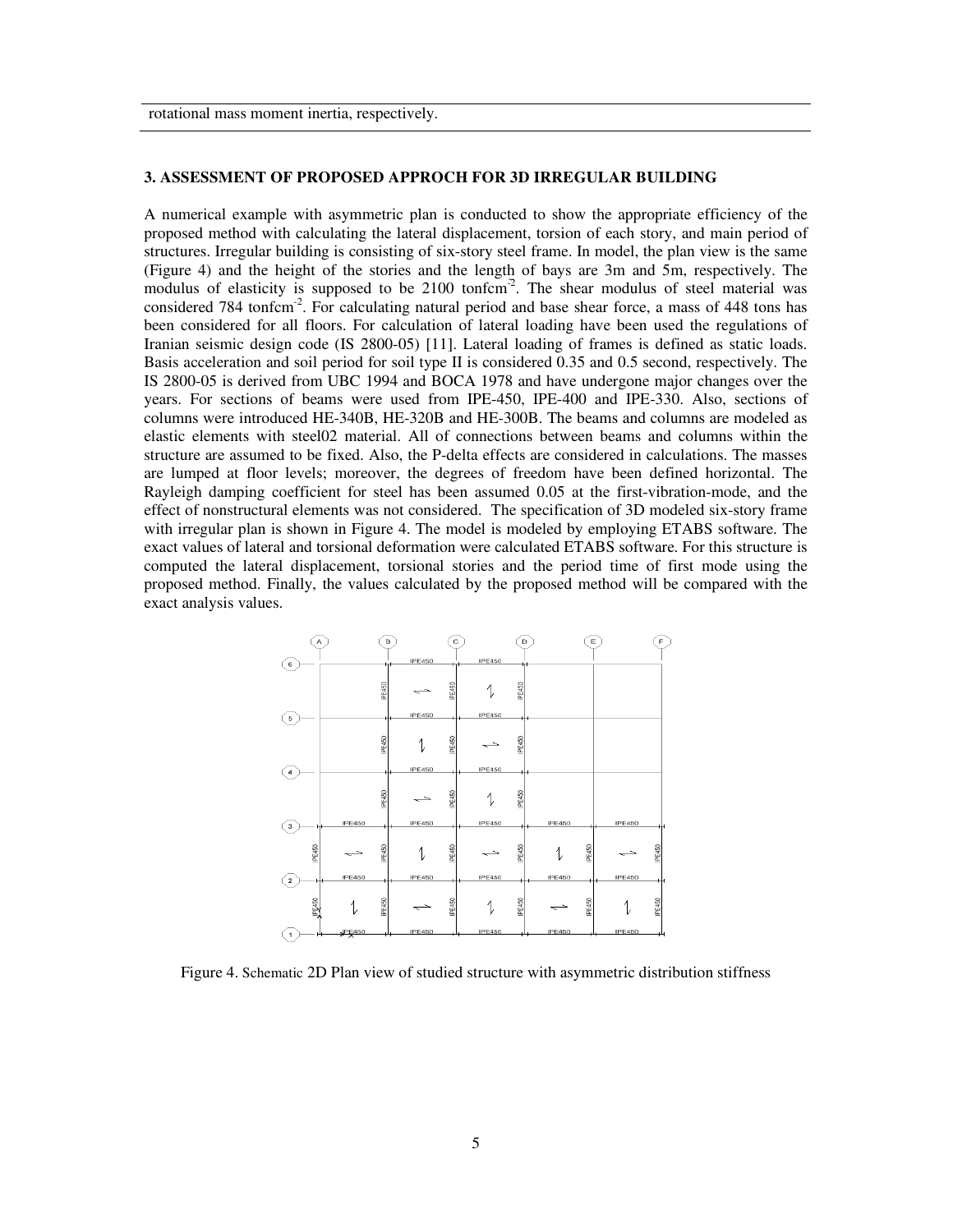

Figure 5. Schematic 2D view of AF-1 and AF-6 frames of studied structure

The stiffness center in X and Y direction and the values of stiffness based on the proposed method are showed in Table 1 and Table 2 to 4, respectively. Torsional stiffness of columns in each story should be computed, and its value should be sum separately with the torsional stiffness of each frame that the results are demonstrated in Table 5. Based on lateral stiffness values, the story shear force, and Hooke's law, can be computed story lateral displacement by Equations 20 and 21 that are presented in Table 6. The total in-plan rotation of each story can be computed by using Equation 22 and Table 7 presents estimated rotation values calculated by stiffness center and in-plan torsional moment provided by determined lateral load distributions in the X and Y direction for considered structure. In order to calculate the main period of structure, lateral and torsional stiffness values should be computed based on the above-mentioned equations 15 to 18. Thus, the rotation and transition component of mass moment inertia for each story is calculated by using equation 23 which the results are shown in Table 8.

| <b>Story</b> | <b>Story height</b><br>(m) |             | <b>Center of Rigidity</b><br>(m) |
|--------------|----------------------------|-------------|----------------------------------|
|              |                            | $\mathbf x$ | Y                                |
| story 6      | 3                          | 11.656      | 10.061                           |
| story 5      | 3                          | 11.654      | 10.057                           |
| story 4      | 3                          | 11.652      | 10.066                           |
| story 3      | 3                          | 11.650      | 10.054                           |
| story 2      | 3                          | 11.650      | 10.054                           |
| story 1      | 3                          | 11.644      | 10.072                           |

Table 1.Specifications of selected structure

Table 2. The obtained values of stiffness based on simplified model in proposed method Unit is (kg.cm)

|              | <b>Frame 1</b> |                       |                           |           |                                                                                                                                                                |  |  |  |  |  |  |
|--------------|----------------|-----------------------|---------------------------|-----------|----------------------------------------------------------------------------------------------------------------------------------------------------------------|--|--|--|--|--|--|
| <b>Story</b> | h(cm)          |                       | $k_u = \frac{EI_{gu}}{h}$ |           | $k_{d} = \frac{EI_{gd}}{h} \qquad k_{\hat{m}_{x}} = (\frac{12k_{c}}{h^{2}})(\frac{k_{c}(k_{d}+k_{u})+6k_{d}k_{u}}{k_{c}^{2}+2k_{c}(k_{d}+k_{u})+3k_{d}k_{u}})$ |  |  |  |  |  |  |
| story 6      | 300            | 544684866.7 191992240 |                           | 188648280 | 37609.36                                                                                                                                                       |  |  |  |  |  |  |
| story 5      | 300            | 649795316.7           | 188648280                 | 188648280 | 38987.40                                                                                                                                                       |  |  |  |  |  |  |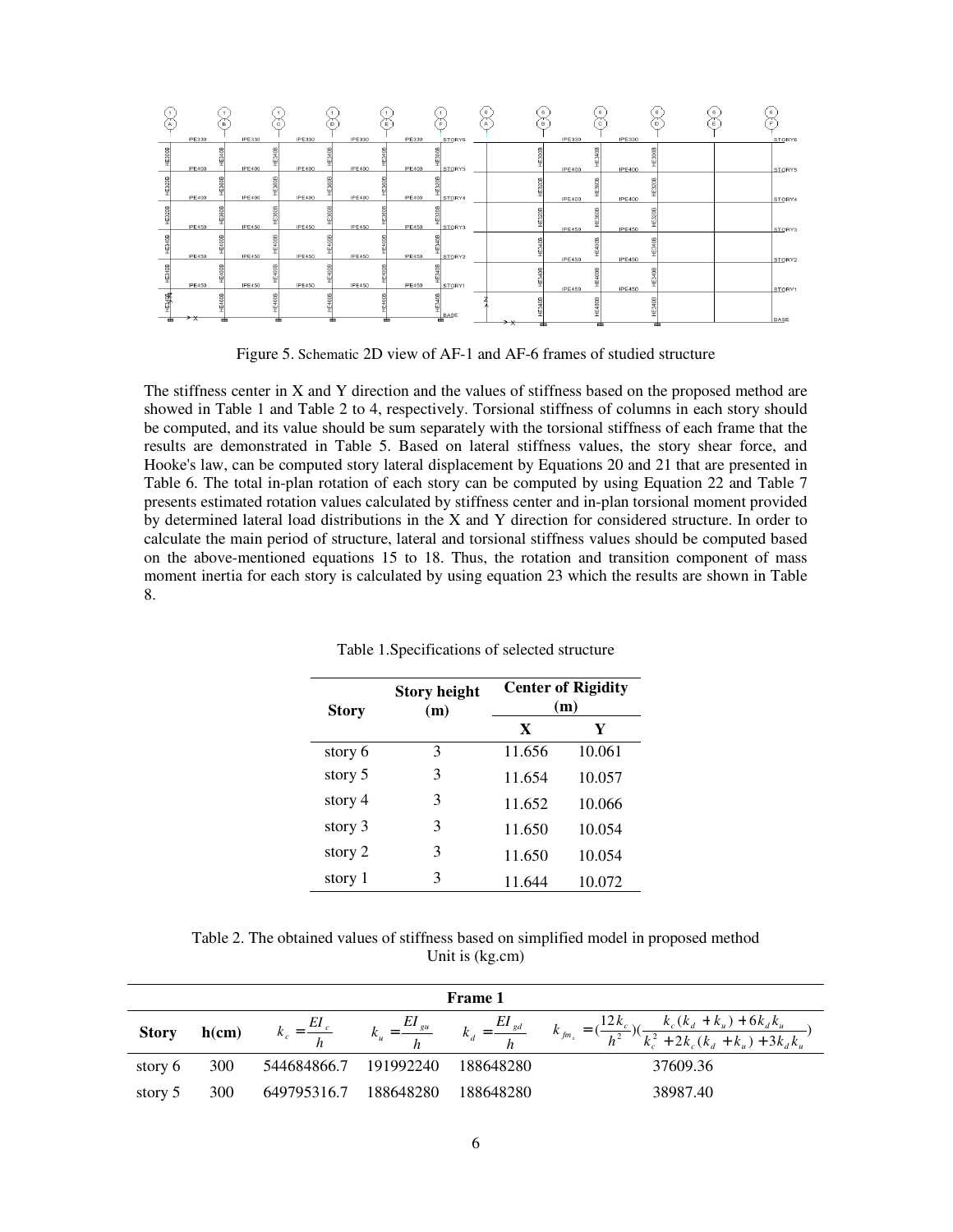| story 4              | 300   | 649795316.7 188648280 275183440 |  | 44969.98  |
|----------------------|-------|---------------------------------|--|-----------|
| story 3              | - 300 | 837213400 275183440 275183440   |  | 55229.03  |
| story $2 \qquad 300$ |       | 837213400 275183440 275183440   |  | 55229.03  |
| story $1 \quad 300$  |       | 837213400 275183440 1.00E+20    |  | 111107.68 |

Table 3. Calculation of the stiffness center based on simplified model in proposed method for the structure in Y direction

| $\mathbf{k}_{\text{fmy}}$ |                |                |                |                |                |                |                           | Calculate of $X_{CR}$ |          |
|---------------------------|----------------|----------------|----------------|----------------|----------------|----------------|---------------------------|-----------------------|----------|
| <b>Story</b>              | <b>Frame A</b> | <b>Frame B</b> | <b>Frame C</b> | <b>Frame D</b> | <b>Frame E</b> | <b>Frame F</b> | $\Sigma$ k <sub>fmy</sub> | $k_{\text{fmv}} * x$  | $X_{CR}$ |
| story 6                   | 12413.2        | 26094.9        | 26798.6        | 26094.9        | 13166.8        | 12413.2        | 116981.5                  | 1363548.3             | 11.656   |
| story 5                   | 12768.9        | 26762.0        | 27541.5        | 26762.0        | 13469.8        | 12768.9        | 120073                    | 1399271.9             | 11.654   |
| story 4                   | 13927.1        | 29325.7        | 30270.5        | 29325.7        | 14770.2        | 13927.1        | 131546.2                  | 1532799.3             | 11.652   |
| story 3                   | 15675.5        | 33331.3        | 34568.7        | 33331.3        | 16817.0        | 15675.5        | 149399.3                  | 1740541.2             | 11.650   |
| story 2                   | 15675.5        | 33331.3        | 34568.7        | 33331.3        | 16817.0        | 15675.5        | 149399.3                  | 1740541.2             | 11.650   |
| story 1                   | 20550.9        | 44726.2        | 47095.2        | 44726.2        | 22649.0        | 20550.9        | 200298.5                  | 2332229.7             | 11.644   |

Table 4. Calculation of the stiffness center based on simplified model in proposed method for the structure in X direction

| $k_{\rm{fmx}}$ |                |                |          |         |                |                |                           | Calculate of $Y_{CR}$ |                |
|----------------|----------------|----------------|----------|---------|----------------|----------------|---------------------------|-----------------------|----------------|
| <b>Story</b>   | <b>Frame 1</b> | <b>Frame 2</b> | Frame 3  | Frame 4 | <b>Frame 5</b> | <b>Frame 6</b> | $\Sigma$ k <sub>fmx</sub> | $k_{\text{fmx}} * Y$  | ${\rm Y_{CR}}$ |
| story 6        | 37609.4        | 42856.7        | 40848.3  | 20906.5 | 20906.5        | 19194.5        | 182321.9                  | 1834356.6             | 10.061         |
| story 5        | 38987.4        | 44254.4        | 39342.9  | 21554.9 | 21554.9        | 19887.5        | 185582.0                  | 1866308.5             | 10.057         |
| story 4        | 44970.0        | 52413.9        | 45455.9  | 25373.8 | 25373.8        | 23024.7        | 216612.2                  | 2180330.9             | 10.066         |
| story 3        | 55229.0        | 63876.8        | 55976.1  | 31043.7 | 31043.7        | 28028.4        | 265197.7                  | 2666384.5             | 10.054         |
| story 2        | 55229.0        | 63876.8        | 55976.1  | 31043.7 | 31043.7        | 28028.4        | 265197.7                  | 2666384.5             | 10.054         |
| story 1        | 111107.7       | 190772.7       | 115293.8 | 82850.7 | 82850.7        | 57881.4        | 640757.0                  | 6453611.3             | 10.072         |

Table 5. Computed torsional stiffness value for each story based on proposed method

| <b>Story</b> | $k_{\theta x,i} = \sum k_{fmy_i} \times x_i^2$<br>$i=1$ | $k_{\theta y,i} = \sum k_{fmx} \times y_i^2$<br>$i=1$ | $\bigtriangledown GJ$ | $kg\cdot cm$<br>rad |
|--------------|---------------------------------------------------------|-------------------------------------------------------|-----------------------|---------------------|
| story 6      | 63348546307                                             | 117637479576                                          | 3951202955            | 184937228838        |
| story 5      | 65066654862                                             | 121735486419                                          | 4849042622            | 191651183902        |
| story 4      | 71105217175                                             | 141587051341                                          | 4849042622            | 217541311139        |
| story 3      | 80359453709                                             | 173058943471                                          | 6216126769            | 259634523948        |
| story 2      | 80359453709                                             | 173058943471                                          | 6216126769            | 259634523948        |
| story 1      | 106390577103                                            | 392564373740                                          | 6216126769            | 505171077612        |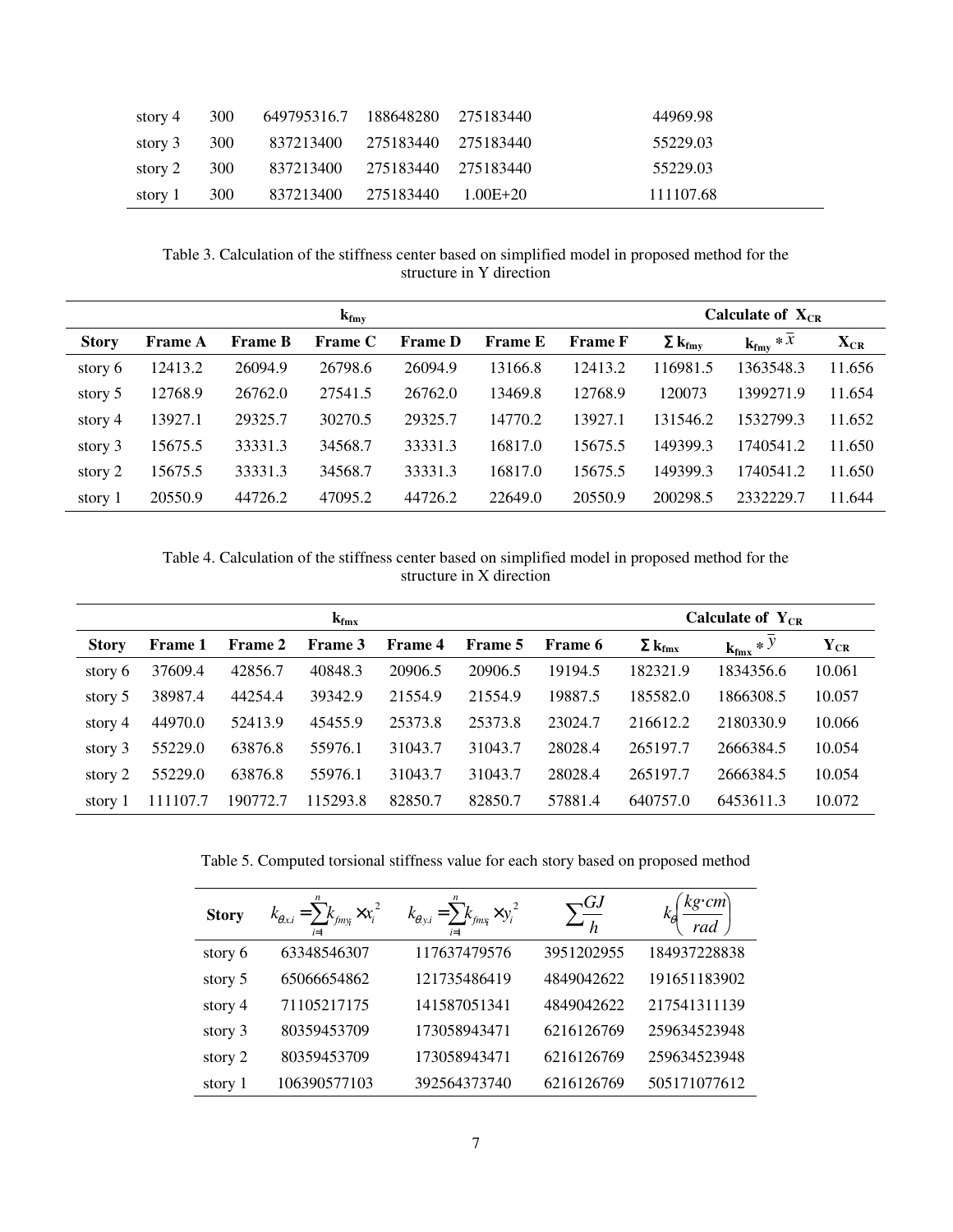| <b>Story</b> | $k_{\rm{fnn}}$ (kg·cm) | $k_{\text{fmv}}$ (kg·cm) | $V_{xi}(kg)$ | $V_{vi}(kg)$ | $\Delta_{\rm r}/\rm cm$ | $\Sigma \Delta_{vi}(cm)$ | $\Delta_{\rm vi}(cm)$ | $\Sigma \Delta_{vi}(cm)$ |
|--------------|------------------------|--------------------------|--------------|--------------|-------------------------|--------------------------|-----------------------|--------------------------|
| story 6      | 182321.9               | 116981.5                 | 74281.5      | 74281.5      | 0.407                   | 4.29                     | 0.635                 | 7.84                     |
| story 5      | 185582.0               | 120073.0                 | 138833.7     | 138833.7     | 0.748                   | 3.88                     | 1.156                 | 7.20                     |
| story 4      | 216612.2               | 131546.2                 | 190571.3     | 190571.3     | 0.880                   | 3.13                     | 1.449                 | 6.04                     |
| story 3      | 265197.7               | 149399.3                 | 229830.5     | 229830.5     | 0.867                   | 2.25                     | 1.538                 | 4.60                     |
| story 2      | 265197.7               | 149399.3                 | 256064.5     | 256064.5     | 0.966                   | 1.39                     | 1.714                 | 3.06                     |
| story 1      | 640757.0               | 200298.5                 | 269181.4     | 269181.4     | 0.420                   | 0.42                     | 1.344                 | 1.34                     |

Table 6. Estimation of lateral displacement values of rigidity center for each story

Table 7. Estimated in-plan rotation values of each story provided by torsional moment for X and Y direction

| <b>Story</b> | $\left(\frac{kg\cdot cm}{rad}\right)$<br>$k_{\theta x, y}$ | $T_{i_{x,y}}(kg \cdot cm)$ | $\theta_{xy}(rad)$ | $\Sigma \theta_{\rm rv}$ rad |
|--------------|------------------------------------------------------------|----------------------------|--------------------|------------------------------|
| story 6      | 180986025883                                               | 85913515.9                 | 0.00047            | 0.0052                       |
| story 5      | 186802141280                                               | 160589646                  | 0.00085            | 0.0047                       |
| story 4      | 212692268517                                               | 220444229                  | 0.00104            | 0.0039                       |
| story 3      | 253418397179                                               | 265863493                  | 0.00105            | 0.0028                       |
| story 2      | 253418397179                                               | 296213481                  | 0.00117            | 0.0018                       |
| story 1      | 498954950843                                               | 311388475                  | 0.00062            | 0.00062                      |

Table 8. Calculated lateral and torsional stiffness values, transformed mass moment inertial and torsional mass moment inertial

| <b>Story</b> | $k_{\rm max}$ (kg·cm) | $k_{\rm{fnn}}(kg \cdot cm)$ | $kg \cdot cm$<br>rad | $\mathit{kg}/$<br>Mass X<br>cm<br>$\sec^2$ | kg/<br>Mass Y<br>cm<br>$\sec^2$ | Mass $\theta$<br>$(kg.cm. \text{sec}^2)$ |
|--------------|-----------------------|-----------------------------|----------------------|--------------------------------------------|---------------------------------|------------------------------------------|
| story 6      | 182321.9              | 116981.5                    | 180986025883         | 438.2                                      | 438.2                           | 1230858142                               |
| story 5      | 185582.0              | 120073.0                    | 186802141280         | 457.0                                      | 457.0                           | 1283569354                               |
| story 4      | 216612.2              | 131546.2                    | 212692268517         | 457.8                                      | 457.8                           | 1285953968                               |
| story 3      | 265197.7              | 149399.3                    | 253418397179         | 463.2                                      | 463.2                           | 1301064671                               |
| story 2      | 265197.7              | 149399.3                    | 253418397179         | 464.3                                      | 464.3                           | 1304104001                               |
| story 1      | 640757.0              | 200298.5                    | 498954950843         | 464.3                                      | 464.3                           | 1304104001                               |

#### *3.1 Calculation of exact values using software*

The exact values of lateral and torsional stories can be to compute by ETABS software. These results include lateral displacement values for each direction of the x-axis and y-axis and the torsion of each story around z-axis. Table 9 shows the exact values of lateral displacement in two directions and the torsions of each story. Figure 6 illustrates schematic views of the lateral and torsional deformations of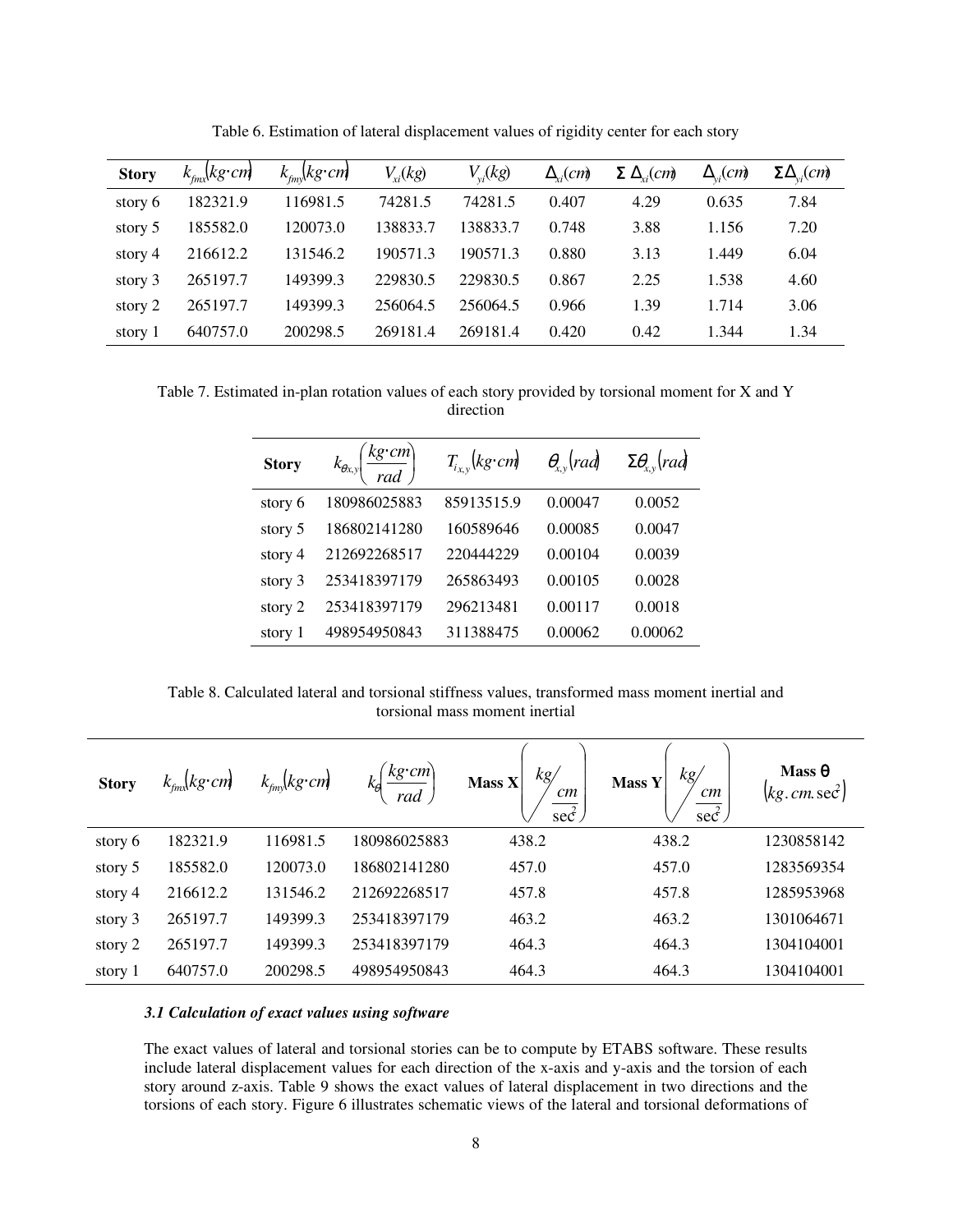the sixth stories.

| <b>Story</b> | <b>Diaphragm</b> | Load | $U_{x}$ (cm) | $U_{v}$ (cm) | $R_{zx}$ (rad) | Load | $U_{v}$ (cm) | $U_{v}$ (cm) | $R_{\text{zv}}$ (rad) |
|--------------|------------------|------|--------------|--------------|----------------|------|--------------|--------------|-----------------------|
| story 6      | D6               | ЕX   | 4.225        | 0.495        | 0.005118       | EY   | 0.735        | 7.665        | 0.005009              |
| story 5      | D5               | ЕX   | 3.865        | 0.462        | 0.004529       | EY   | 0.643        | 6.959        | 0.004434              |
| story 4      | D4               | ЕX   | 3.128        | 0.407        | 0.003711       | EY   | 0.519        | 5.86         | 0.003635              |
| story 3      | D3               | ЕX   | 2.261        | 0.300        | 0.002726       | EY   | 0.375        | 4.476        | 0.002671              |
| story 2      | D2               | ЕX   | 1.39         | 0.189        | 0.001713       | EY   | 0.223        | 2.989        | 0.001685              |
| story 1      | D1               | EX   | 0.428        | 0.004        | 0.00061        | EY   | 0.078        | 1.355        | 0.00063               |

Table 9. Exact values of displacements in two directions and torsional stories



Figure 6. Schematic views of lateral displacement and torsional deformations for sixth stories of studied building under loading for X and Y direction

#### *3.2 Error percentage of proposed approach*

Given the exact values of ETABS software and approximate values of proposed method can be calculate the percentage of available errors. The calculated errors can also be computed as follows:

$$
\%e_{\text{displaceme nt}} = \frac{\Delta_{\text{estimate}} - \Delta_{\text{exact}}}{\Delta_{\text{exact}}} \times 100\tag{24}
$$

$$
\% e_{rotation} = \frac{\theta_{estimate} - \theta_{exact}}{\theta_{exact}} \times 100
$$
\n(25)

$$
\%e_{\text{priod}} = \frac{T_{\text{estimate}} - T_{\text{exact}}}{T_{\text{exact}}} \times 100\tag{26}
$$

Where ∆, θ and T are lateral displacement of each story, torsion of each story, and period time of first mode, respectively. Table 10 to 12 demonstrate the calculated errors of lateral displacement, torsion and the period time of first mode values of six-story structure for each stories computed by the exact solution and the proposed method.

Table 10. Calculated errors of lateral displacement values for each stories computed by the exact solution and proposed method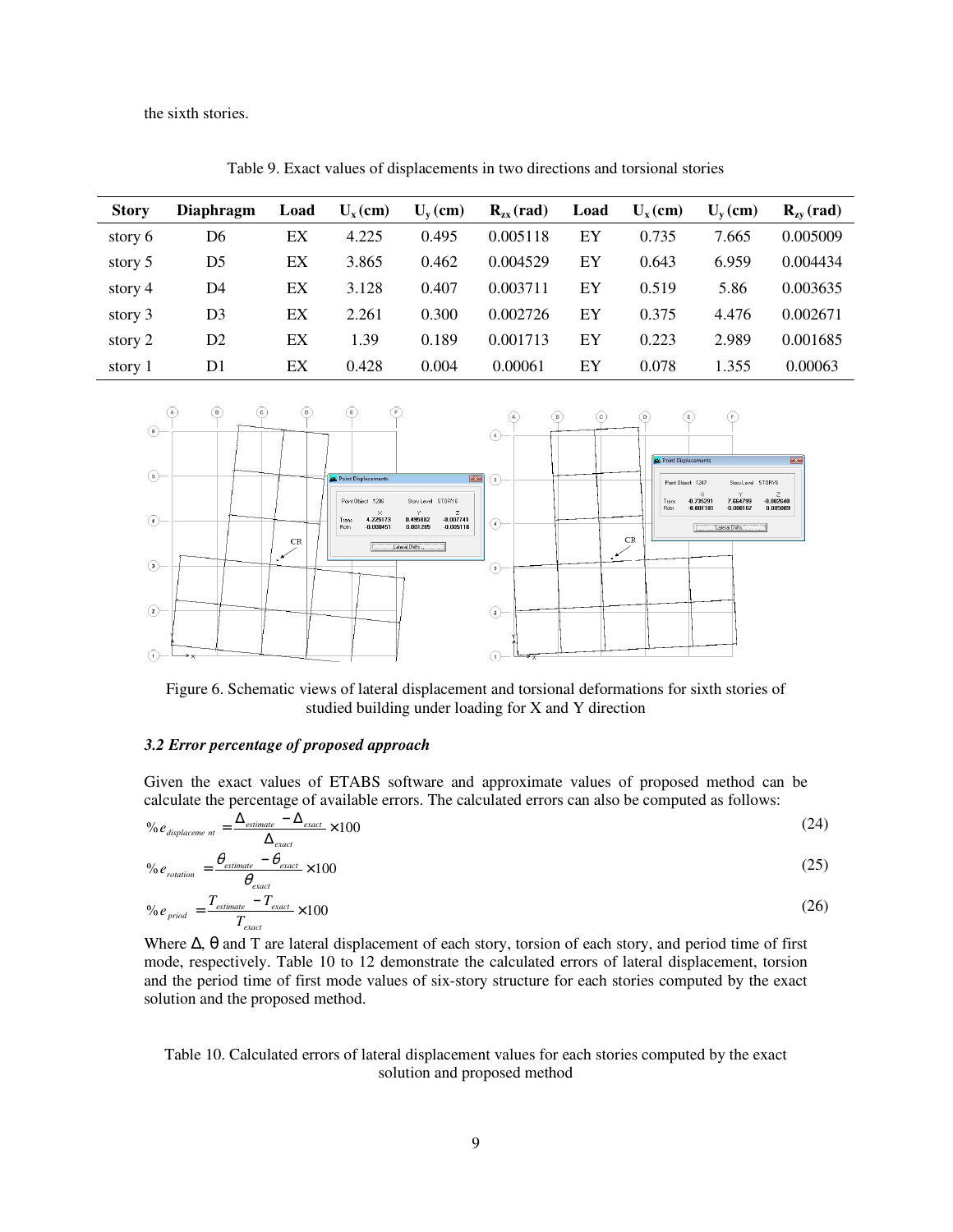| <b>Story</b> | $\Sigma\Delta_{xi}$ (cm) | $U_{\rm v}$ (cm) | $\%e_{x}$ | $\Sigma\Delta_{vi}$ (cm) | $U_{\rm v}$ (cm) | $% e_v$ |
|--------------|--------------------------|------------------|-----------|--------------------------|------------------|---------|
| story 6      | 4.288                    | 4.225            | 1.5       | 7.84                     | 7.665            | 2.3     |
| story 5      | 3.880                    | 3.865            | 0.4       | 7.20                     | 6.959            | 3.5     |
| story 4      | 3.132                    | 3.128            | 0.1       | 6.04                     | 5.86             | 3.1     |
| story 3      | 2.252                    | 2.261            | $-0.4$    | 4.60                     | 4.476            | 2.8     |
| story 2      | 1.386                    | 1.39             | $-0.3$    | 3.06                     | 2.989            | 2.4     |
| story 1      | 0.420                    | 0.4275           | $-1.8$    | 1.34                     | 1.355            | $-1.1$  |

Table 11. Calculated errors of torsional stories values computed by the exact solution and proposed method

| <b>Story</b> | $\Sigma\theta_{x}$ (rad) | $R_{zx}$ (rad) | % $e_{\theta x}$ | $\Sigma \theta$ <sub>v</sub> (rad) | $\mathbf{R}_{\text{zv}}$ (rad) | % $e_{\theta v}$ |
|--------------|--------------------------|----------------|------------------|------------------------------------|--------------------------------|------------------|
| story 6      | 0.0052                   | 0.005118       | 1.6              | 0.0052                             | 0.005009                       | 3.8              |
| story 5      | 0.0047                   | 0.004529       | 3.8              | 0.0047                             | 0.004434                       | 6.0              |
| story 4      | 0.0039                   | 0.003711       | 5.1              | 0.0039                             | 0.003635                       | 7.3              |
| story 3      | 0.0028                   | 0.002726       | 2.7              | 0.0028                             | 0.002671                       | 4.8              |
| story 2      | 0.0018                   | 0.001713       | 5.1              | 0.0018                             | 0.001685                       | 6.8              |
| story 1      | 0.00062                  | 0.00061        | 1.6              | 0.00062                            | 0.00063                        | $-1.6$           |

Table 12. Obtained first mode period of the structure based on the exact solution and the proposed method

| Mode | $Texact$ (sec) | $T_{\text{estimate}}\left(\text{sec}\right)$ | $%$ $e_{Period}$ |
|------|----------------|----------------------------------------------|------------------|
|      | 1.3774         | 1.5335                                       | 10 2             |

## **4. CONCLUSIONS**

Evaluation of the proposed method requires accurate structural model. For predict the response of structural system under seismic loads; the building structure should be accurately described. Using reliable analytical software and accuracy definition of material strength, elements stiffness and masses are necessary. This paper, an approximate and quick method suggest for estimating lateral stiffness, torsional stiffness, lateral displacement, torsional stories and first mode period of structure. This paper aims to obtain the error between result proposed method and exact analysis by ETABS software for the asymmetric plan with MRF structure. The results showed that maximum error for calculation of lateral displacement, torsional stories and first mode period of structure 3.5%, 7.3% and 10.2%, respectively. The results illustrated that there is good agreement and insignificant error between values of proposed method and exact solution based on analytical modeling. Thus, the proposed method can provide a proper alternate with acceptable accuracy for estimating initial lateral displacement, torsional stories and also period of the first mode of 3D irregular structure. The proposed method provides the conservative estimation of the displacement, rotation and main period of the structure.

#### **5. ACKNOWLEDGMENTS**

We would like to thank Department of Civil Engineering, East Tehran Branch, Islamic Azad